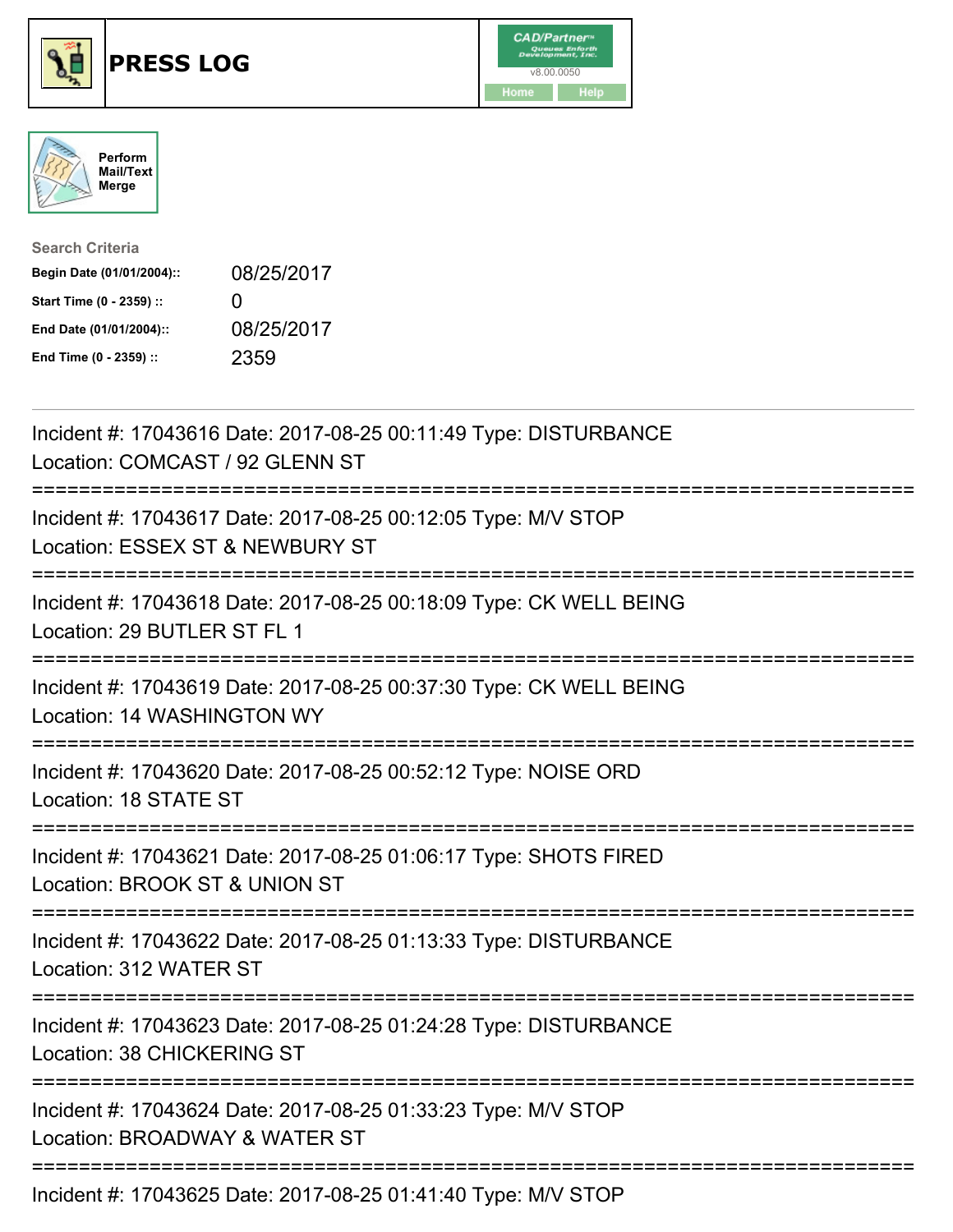| Location: SAM'S FOOD STORE / 389 BROADWAY<br>=============================                                |
|-----------------------------------------------------------------------------------------------------------|
| Incident #: 17043626 Date: 2017-08-25 02:03:16 Type: DOMESTIC/PAST<br>Location: 8 LEXINGTON ST FL 1       |
| Incident #: 17043627 Date: 2017-08-25 02:24:01 Type: SPECIAL CHECK<br>Location: TEDESCHI / 390 S UNION ST |
| Incident #: 17043628 Date: 2017-08-25 02:29:13 Type: DISTURBANCE<br>Location: 312 WATER ST                |
| Incident #: 17043629 Date: 2017-08-25 02:39:29 Type: M/V STOP<br>Location: ANDOVER ST & BROOKFIELD ST     |
| Incident #: 17043630 Date: 2017-08-25 02:45:12 Type: THREATS<br>Location: 8 LEXINGTON ST                  |
| Incident #: 17043631 Date: 2017-08-25 03:41:03 Type: A&B D/W PAST<br>Location: WEST & HAVERHILL ST        |
| Incident #: 17043632 Date: 2017-08-25 04:00:02 Type: EXTRA SURVEIL<br>Location: 101 SOUTH UNION           |
| Incident #: 17043633 Date: 2017-08-25 04:05:05 Type: M/V STOP<br>Location: BRADFORD ST & BROADWAY         |
| Incident #: 17043634 Date: 2017-08-25 04:22:56 Type: FIGHT<br>Location: 17 BEACON ST                      |
| Incident #: 17043635 Date: 2017-08-25 04:27:50 Type: MEDIC SUPPORT<br>Location: 60 KENT ST                |
| Incident #: 17043636 Date: 2017-08-25 04:49:46 Type: B&E/PROG<br>Location: 5 GARFIELD ST FL 1             |
| Incident #: 17043637 Date: 2017-08-25 05:42:11 Type: MAL DAMAGE<br>Location: 265 ANDOVER ST FL 1          |
| Incident #: 17043638 Date: 2017-08-25 05:57:57 Type: ALARM/BURG<br>Location: 6 GREEN ST                   |
| Incident #: 17043639 Date: 2017-08-25 06:41:56 Type: DISTURBANCE                                          |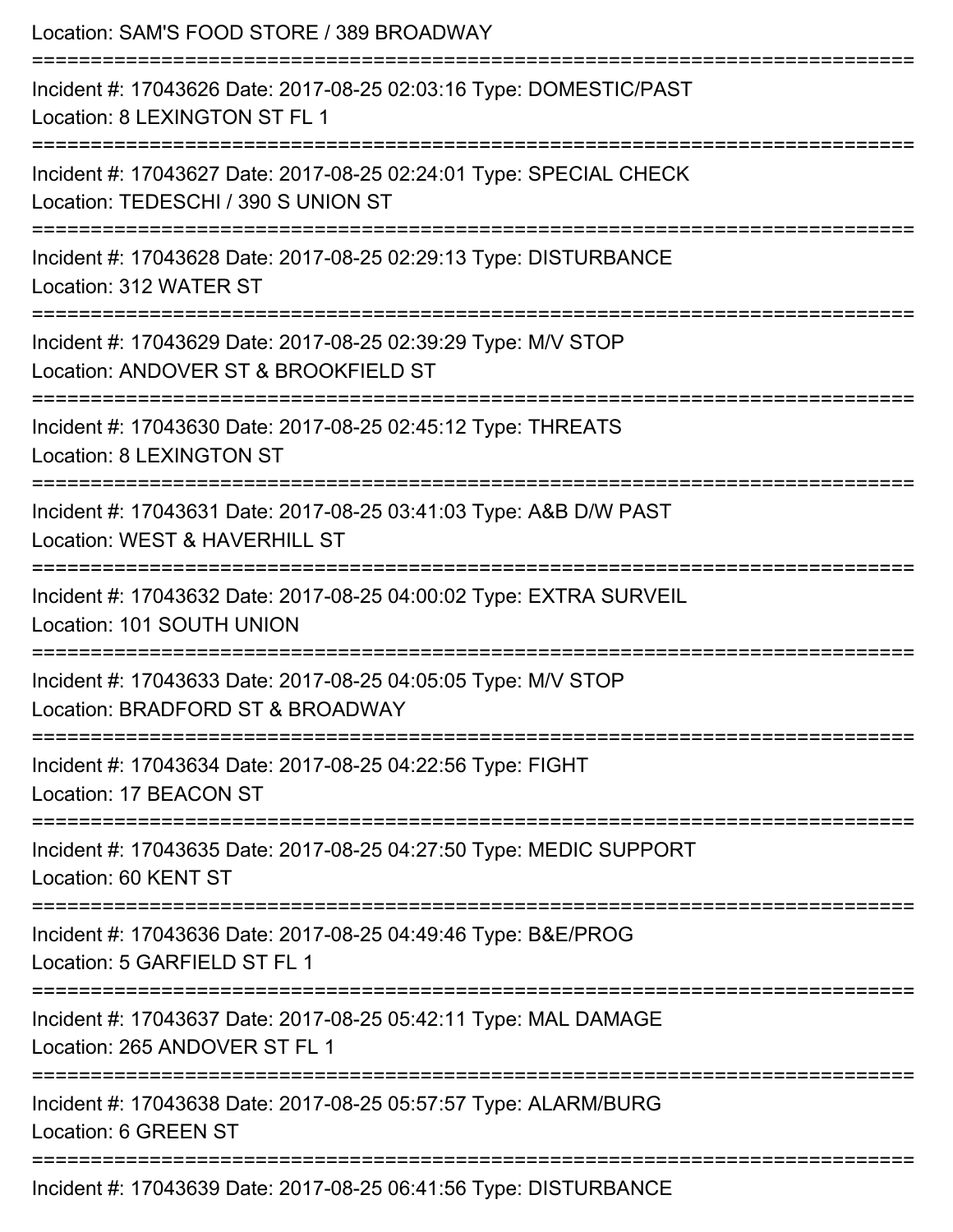| Incident #: 17043640 Date: 2017-08-25 06:54:41 Type: INVEST CONT<br><b>Location: MT VERNON PARK</b>                          |
|------------------------------------------------------------------------------------------------------------------------------|
| Incident #: 17043641 Date: 2017-08-25 07:01:51 Type: PARK & WALK<br>Location: BROADWAY & HAVERHILL ST                        |
| Incident #: 17043642 Date: 2017-08-25 07:02:32 Type: M/V STOP<br>Location: 17 BEACON ST                                      |
| Incident #: 17043643 Date: 2017-08-25 07:09:10 Type: UNWANTEDGUEST<br>Location: 48 HOLLY ST                                  |
| Incident #: 17043644 Date: 2017-08-25 07:15:26 Type: M/V STOP<br>Location: ANDOVER ST & BEACON ST                            |
| Incident #: 17043645 Date: 2017-08-25 07:19:44 Type: M/V STOP<br>Location: BEACON ST & MT VERNON ST                          |
| Incident #: 17043646 Date: 2017-08-25 07:20:29 Type: M/V STOP<br>Location: AMES ST & PROVIDENCE ST                           |
| Incident #: 17043647 Date: 2017-08-25 07:28:17 Type: M/V STOP<br>Location: AMES ST & PROVIDENCE ST                           |
| Incident #: 17043648 Date: 2017-08-25 07:31:51 Type: M/V STOP<br>Location: HAVERHILL ST & UNION ST                           |
| Incident #: 17043649 Date: 2017-08-25 07:44:18 Type: M/V STOP<br>Location: BERKELEY ST & BRUCE ST                            |
| Incident #: 17043650 Date: 2017-08-25 07:50:15 Type: M/V STOP<br>Location: AMES ST & BYRON AV                                |
| Incident #: 17043651 Date: 2017-08-25 07:53:30 Type: M/V STOP<br>Location: AMES ST & PROVIDENCE ST                           |
| Incident #: 17043652 Date: 2017-08-25 07:58:42 Type: AUTO ACC/NO PI<br>Location: REGISTRY OF MOTOR VEHICLES / 73 WINTHROP AV |
| Incident #: 17043653 Date: 2017-08-25 08:04:23 Type: M/V STOP                                                                |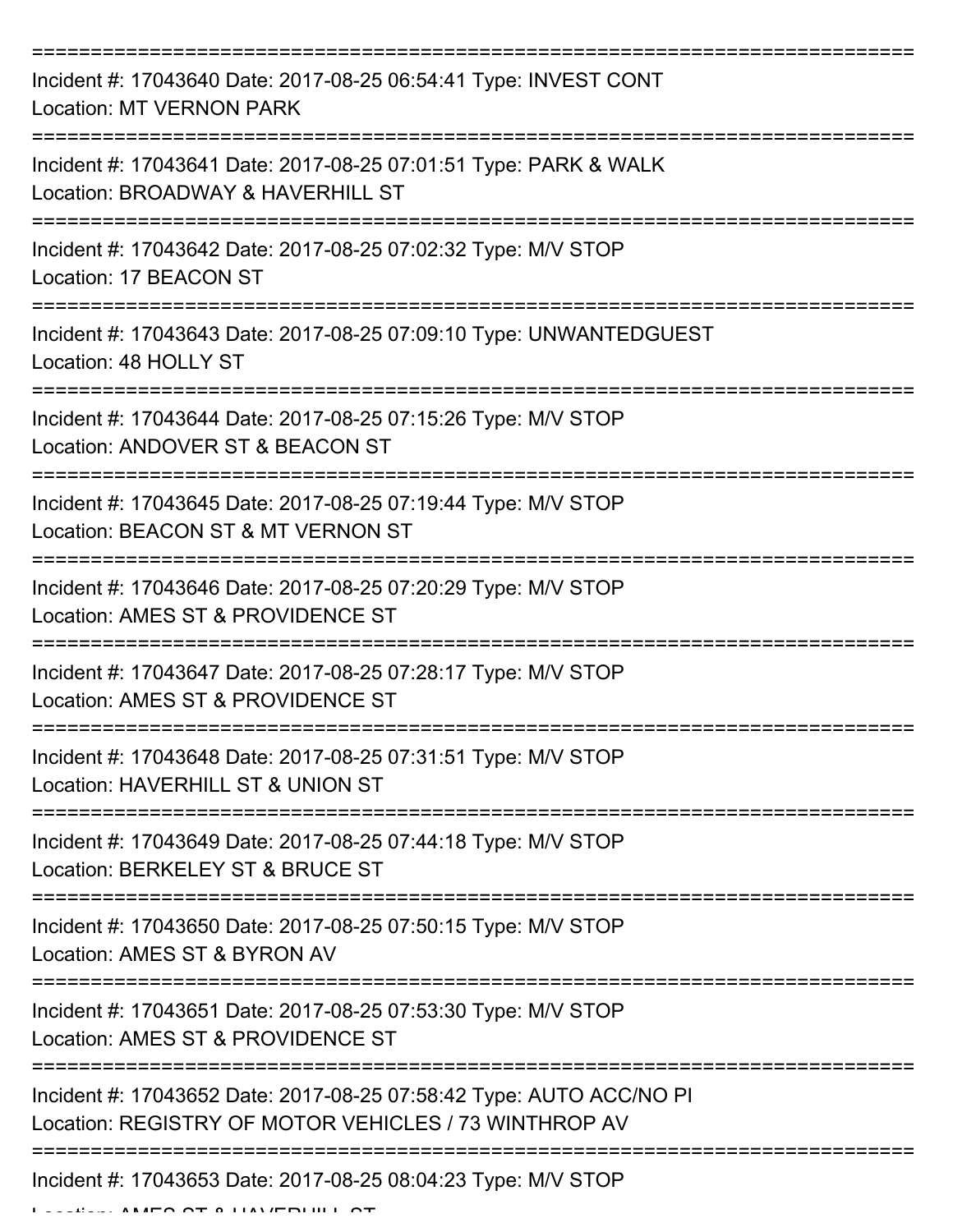| Incident #: 17043654 Date: 2017-08-25 08:19:28 Type: ALARM/BURG<br>Location: 255 ESSEX ST      |
|------------------------------------------------------------------------------------------------|
| Incident #: 17043655 Date: 2017-08-25 08:19:56 Type: 209A/SERVE<br>Location: 54 FOSTER ST      |
| Incident #: 17043656 Date: 2017-08-25 08:54:24 Type: 209A/SERVE<br>Location: 90 LOWELL ST      |
| Incident #: 17043657 Date: 2017-08-25 08:55:16 Type: 209A/SERVE<br>Location: 90 LOWELL ST      |
| Incident #: 17043658 Date: 2017-08-25 08:56:11 Type: 209A/SERVE<br>Location: 90 LOWELL ST      |
| Incident #: 17043659 Date: 2017-08-25 08:56:48 Type: 209A/SERVE<br>Location: 66 E HAVERHILL ST |
| Incident #: 17043660 Date: 2017-08-25 08:57:41 Type: 209A/SERVE<br>Location: 90 LOWELL ST      |
| Incident #: 17043661 Date: 2017-08-25 08:58:26 Type: 209A/SERVE<br>Location: 14 WOOD LN        |
| Incident #: 17043662 Date: 2017-08-25 08:59:40 Type: 209A/SERVE<br>Location: 90 LOWELL ST      |
| Incident #: 17043663 Date: 2017-08-25 09:00:33 Type: 209A/SERVE<br>Location: 257 BROADWAY      |
| Incident #: 17043664 Date: 2017-08-25 09:01:25 Type: 209A/SERVE<br>Location: 90 LOWELL ST      |
| Incident #: 17043665 Date: 2017-08-25 09:01:35 Type: ALARM/BURG<br>Location: 603 S UNION ST    |
| Incident #: 17043666 Date: 2017-08-25 09:02:03 Type: 209A/SERVE<br>Location: 130 BAILEY ST     |
| Incident #: 17043667 Date: 2017-08-25 09:02:54 Type: 209A/SERVE                                |

Location: 00 LOWELL ST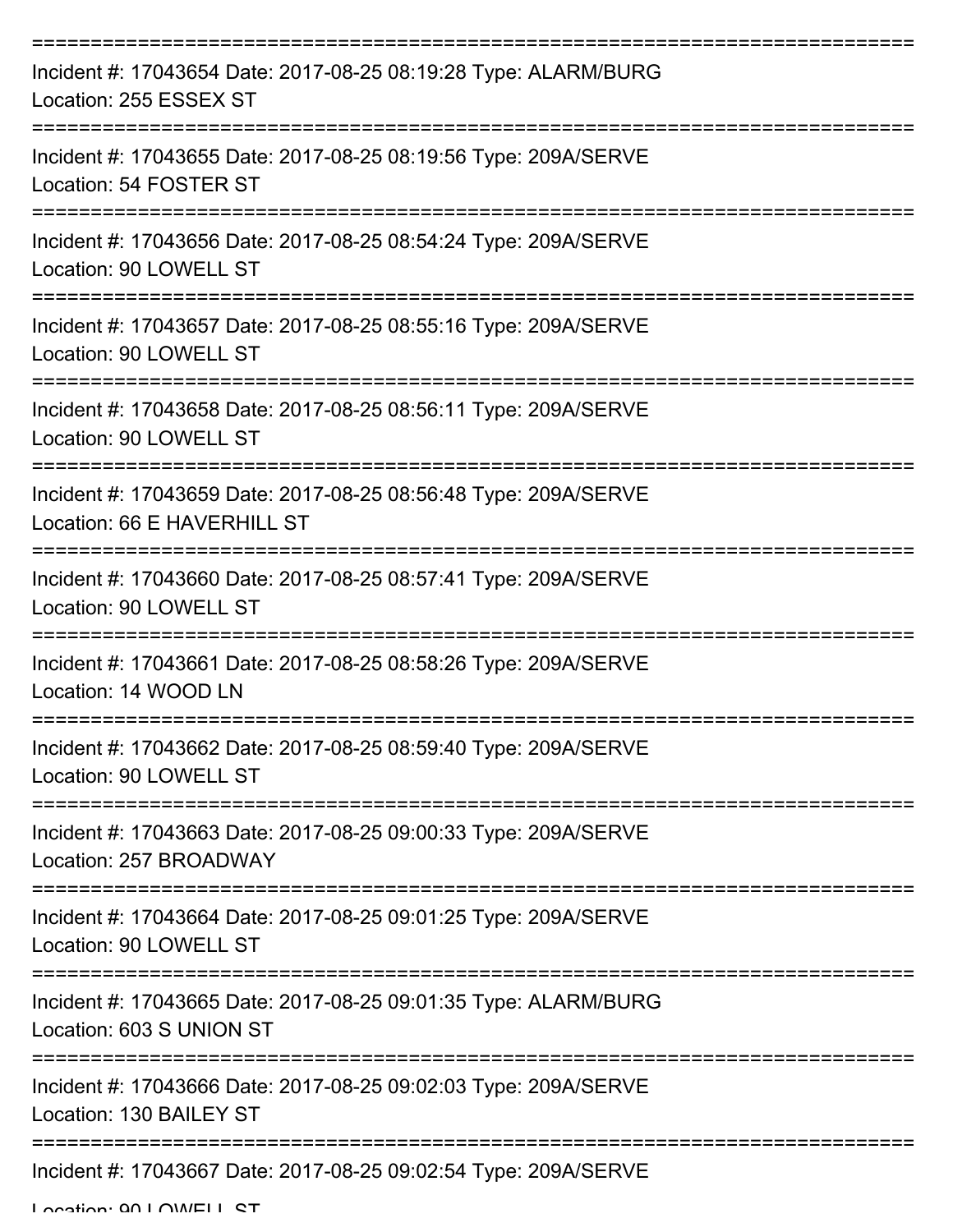| Incident #: 17043668 Date: 2017-08-25 09:03:45 Type: 209A/SERVE<br>Location: 103 BUNKERHILL ST                                      |
|-------------------------------------------------------------------------------------------------------------------------------------|
| Incident #: 17043669 Date: 2017-08-25 09:04:50 Type: 209A/SERVE<br>Location: 18 BEACON ST<br>===========================            |
| Incident #: 17043670 Date: 2017-08-25 09:07:37 Type: 209A/SERVE<br>Location: 103 HAVERHILL ST                                       |
| Incident #: 17043671 Date: 2017-08-25 09:08:59 Type: 209A/SERVE<br>Location: 90 LOWELL ST                                           |
| Incident #: 17043672 Date: 2017-08-25 09:11:38 Type: PARK & WALK<br>Location: BRADFORD ST & BROADWAY                                |
| Incident #: 17043673 Date: 2017-08-25 09:16:19 Type: DISTURBANCE<br>Location: 112 MARSTON ST #307                                   |
| --------------------------------------<br>Incident #: 17043674 Date: 2017-08-25 09:24:58 Type: 209A/SERVE<br>Location: 90 LOWELL ST |
| Incident #: 17043675 Date: 2017-08-25 09:25:52 Type: 209A/SERVE<br>Location: 90 LOWELL ST                                           |
| Incident #: 17043676 Date: 2017-08-25 09:28:16 Type: 209A/SERVE<br>Location: 90 LOWELL ST                                           |
| Incident #: 17043677 Date: 2017-08-25 09:32:22 Type: ALARMS<br>Location: YETTEL MORA RESD / 660 LOWELL ST                           |
| Incident #: 17043678 Date: 2017-08-25 09:33:15 Type: MV/BLOCKING<br>Location: 16 PROSPECT CT                                        |
| Incident #: 17043679 Date: 2017-08-25 09:44:23 Type: EXTRA SURVEIL<br><b>Location: FRONT ST</b>                                     |
| Incident #: 17043680 Date: 2017-08-25 09:52:52 Type: DRUG OVERDOSE<br>Location: 150 WEST ST                                         |
| Incident #: 17043681 Date: 2017-08-25 10:11:49 Type: EXTRA SURVEIL<br>Location: 370 BROADWAY                                        |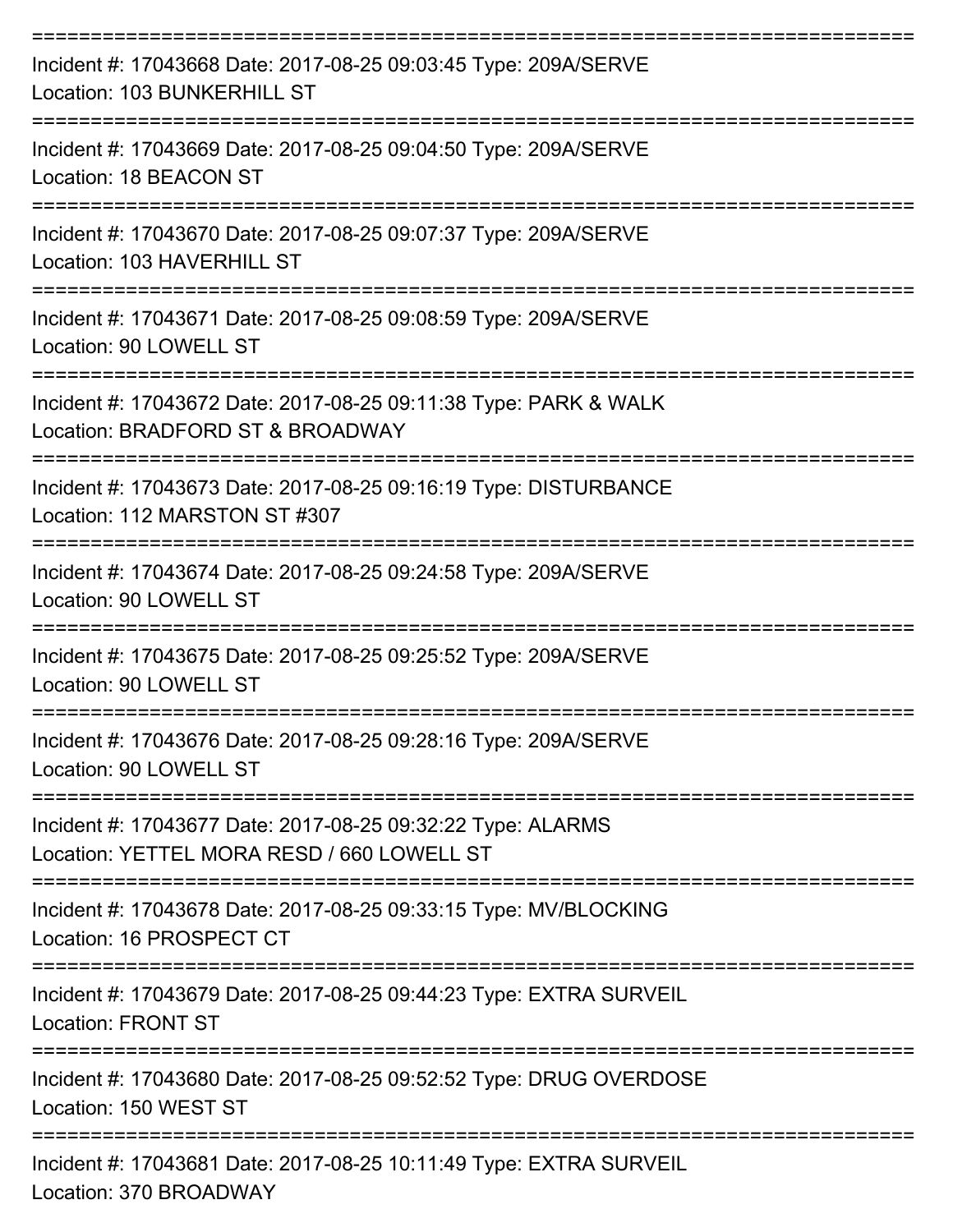| Incident #: 17043682 Date: 2017-08-25 10:24:46 Type: 209A/SERVE<br>Location: 51 WOODLAND ST                               |
|---------------------------------------------------------------------------------------------------------------------------|
| Incident #: 17043683 Date: 2017-08-25 10:31:19 Type: SPECIAL CHECK<br>Location: 350 BROADWAY                              |
| =================<br>Incident #: 17043684 Date: 2017-08-25 10:32:05 Type: PARK & WALK<br>Location: BRADFORD ST & BROADWAY |
| Incident #: 17043685 Date: 2017-08-25 10:42:33 Type: SUS PERS/MV<br>Location: MERRIMACK ST & S UNION ST                   |
| Incident #: 17043686 Date: 2017-08-25 10:51:33 Type: MAN DOWN<br>Location: BROADWAY & COMMON ST                           |
| Incident #: 17043687 Date: 2017-08-25 10:51:38 Type: DISTURBANCE<br>Location: DISCOUNT LIQUORS / 103 BROADWAY             |
| :===============<br>Incident #: 17043688 Date: 2017-08-25 10:55:34 Type: B&E/PAST<br>Location: 180 CRAWFORD ST            |
| Incident #: 17043690 Date: 2017-08-25 10:58:20 Type: SUS PERS/MV<br>Location: BOWDOIN ST & S BROADWAY                     |
| Incident #: 17043689 Date: 2017-08-25 10:59:18 Type: OUTSIDE WORK<br>Location: TOW / 15 FOREST ST                         |
| Incident #: 17043691 Date: 2017-08-25 11:06:19 Type: WARRANT SERVE<br>Location: ARREST / 1 GENERAL ST                     |
| Incident #: 17043692 Date: 2017-08-25 11:18:20 Type: M/V STOP<br>Location: 429 BROADWAY                                   |
| Incident #: 17043693 Date: 2017-08-25 11:19:37 Type: M/V STOP<br>Location: 52 MEDFORD ST                                  |
| Incident #: 17043694 Date: 2017-08-25 11:32:07 Type: INVEST CONT<br>Location: 112 WATER ST                                |
| Incident #: 17043695 Date: 2017-08-25 11:36:03 Type: 209A/SERVE<br>Location: 94 CROSS ST                                  |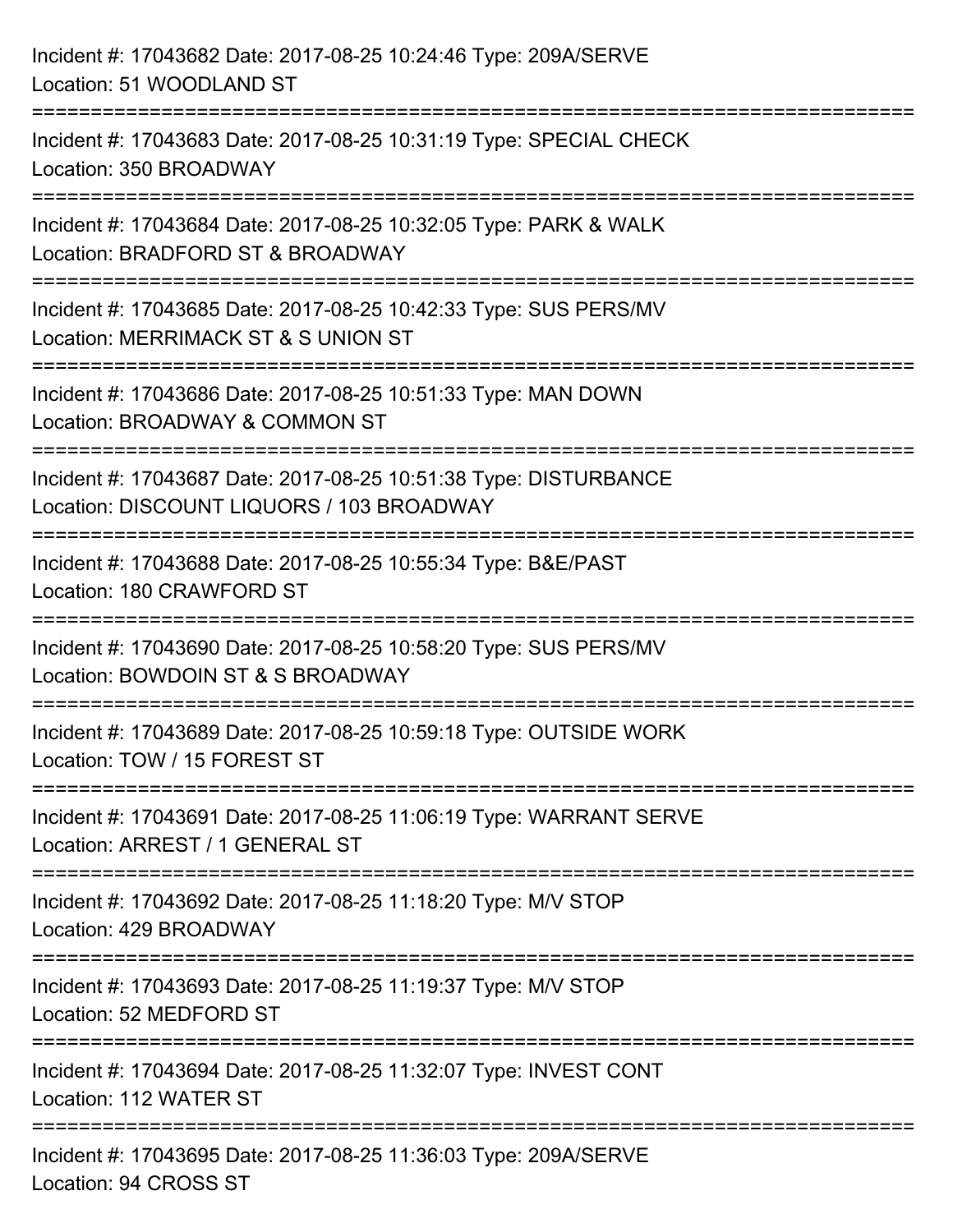| Incident #: 17043696 Date: 2017-08-25 11:37:01 Type: M/V STOP<br>Location: 10 MARGIN ST                                                 |
|-----------------------------------------------------------------------------------------------------------------------------------------|
| =================================<br>Incident #: 17043697 Date: 2017-08-25 11:41:22 Type: SUS PERS/MV<br>Location: 3 WASHINGTON ST      |
| Incident #: 17043698 Date: 2017-08-25 11:43:04 Type: 209A/SERVE<br>Location: 18 FRANKLIN ST #804<br>:================================== |
| Incident #: 17043699 Date: 2017-08-25 11:48:14 Type: TRESPASSING<br>Location: 15 UNION ST                                               |
| Incident #: 17043700 Date: 2017-08-25 11:51:06 Type: M/V STOP<br>Location: 11 BODWELL ST                                                |
| Incident #: 17043701 Date: 2017-08-25 11:57:12 Type: M/V STOP<br>Location: 286 BROADWAY                                                 |
| Incident #: 17043702 Date: 2017-08-25 11:57:42 Type: EXTRA SURVEIL<br>Location: SEVEN ELEVEN / 370 BROADWAY                             |
| Incident #: 17043703 Date: 2017-08-25 11:59:58 Type: ANIMAL COMPL<br>Location: 80 BODWELL ST                                            |
| Incident #: 17043704 Date: 2017-08-25 12:04:24 Type: SUS PERS/MV<br>Location: 63 RAILROAD ST                                            |
| Incident #: 17043705 Date: 2017-08-25 12:05:46 Type: SUS PERS/MV<br>Location: 19 WINTER ST                                              |
| Incident #: 17043708 Date: 2017-08-25 12:09:52 Type: GENERAL SERV<br>Location: 107 SPRUCE ST                                            |
| Incident #: 17043706 Date: 2017-08-25 12:09:57 Type: HIT & RUN M/V<br>Location: PROPERTY DAMAGE / 192 BRUCE ST                          |
| Incident #: 17043707 Date: 2017-08-25 12:12:09 Type: COURT DOC SERVE<br>Location: 158 SPRUCE ST                                         |
| Incident #: 17043709 Date: 2017-08-25 12:16:08 Type: DISTURBANCE<br>Location: CITY HALL / 200 COMMON ST                                 |

===========================================================================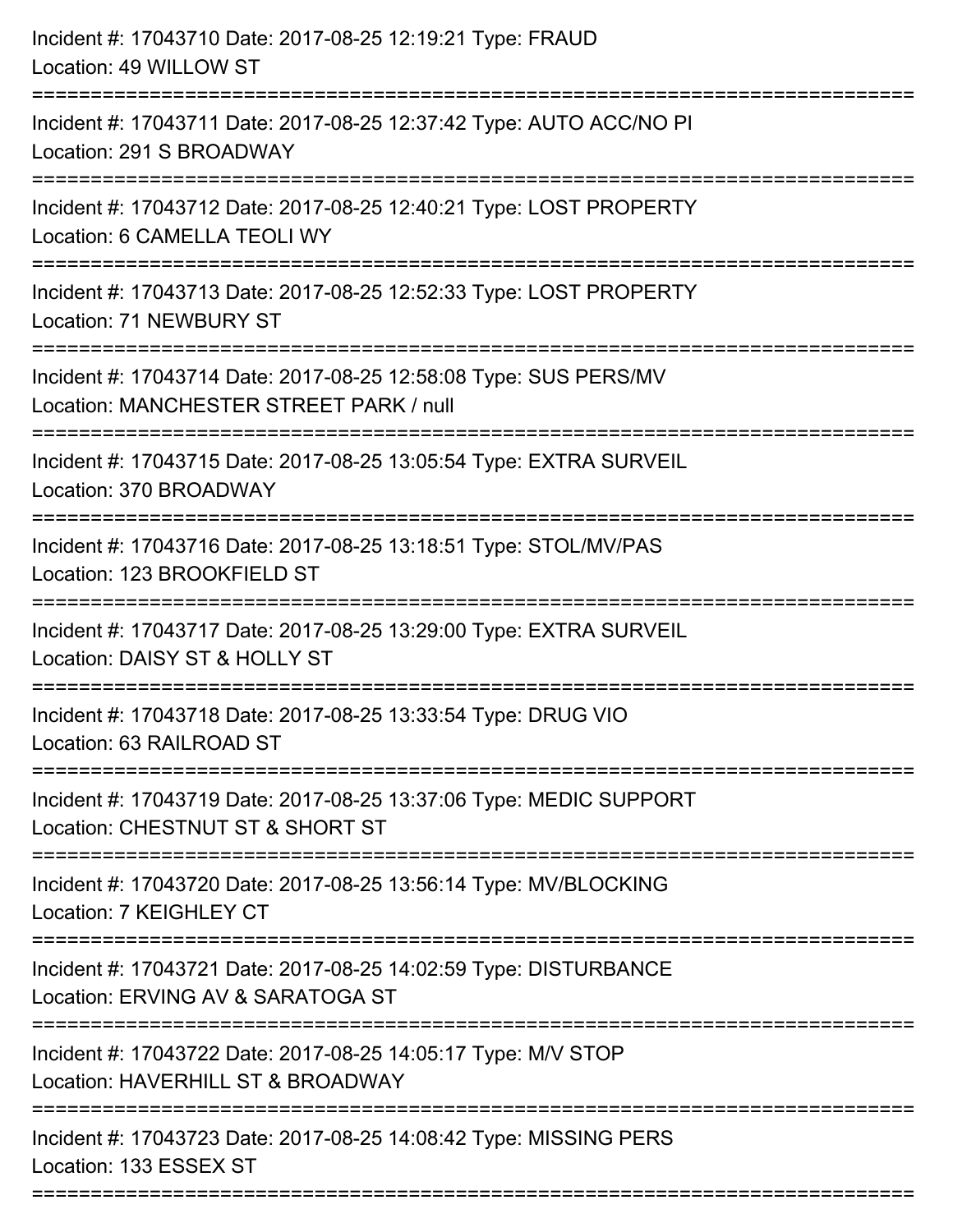Location: 39 MANCHESTER ST =========================================================================== Incident #: 17043725 Date: 2017-08-25 14:17:46 Type: MEDIC SUPPORT Location: 200 COMMON ST =========================================================================== Incident #: 17043726 Date: 2017-08-25 14:21:24 Type: M/V STOP Location: DURHAM & NEWTON =========================================================================== Incident #: 17043727 Date: 2017-08-25 14:23:53 Type: AUTO ACC/PI Location: 89 S BROADWAY =========================================================================== Incident #: 17043728 Date: 2017-08-25 14:27:32 Type: THREATS Location: WALK IN / 15 UNION ST =========================================================================== Incident #: 17043729 Date: 2017-08-25 14:31:17 Type: M/V STOP Location: AMESBURY ST & METHUEN ST =========================================================================== Incident #: 17043730 Date: 2017-08-25 14:32:57 Type: M/V STOP Location: 60 E HAVERHILL ST =========================================================================== Incident #: 17043731 Date: 2017-08-25 14:36:07 Type: LOST PROPERTY Location: 10 WHTMAN =========================================================================== Incident #: 17043733 Date: 2017-08-25 14:42:34 Type: MEDIC SUPPORT Location: 120 BROADWAY =========================================================================== Incident #: 17043732 Date: 2017-08-25 14:43:33 Type: EXTRA SURVEIL Location: 16 DOYLE ST =========================================================================== Incident #: 17043734 Date: 2017-08-25 14:45:42 Type: DISTURBANCE Location: 109 GARDEN ST #1A =========================================================================== Incident #: 17043735 Date: 2017-08-25 14:49:26 Type: TOW OF M/V Location: 251 HIGH ST =========================================================================== Incident #: 17043736 Date: 2017-08-25 14:53:22 Type: M/V STOP Location: LORING ST & SHAWSHEEN RD =========================================================================== Incident #: 17043737 Date: 2017-08-25 14:54:23 Type: ASSSIT OTHER PD Location: 203 WEST ST ===========================================================================

Incident #: 17043738 Date: 2017 08 25 14:58:00 Type: 2017 08 25 14:58:00 Type: CK WELL BEING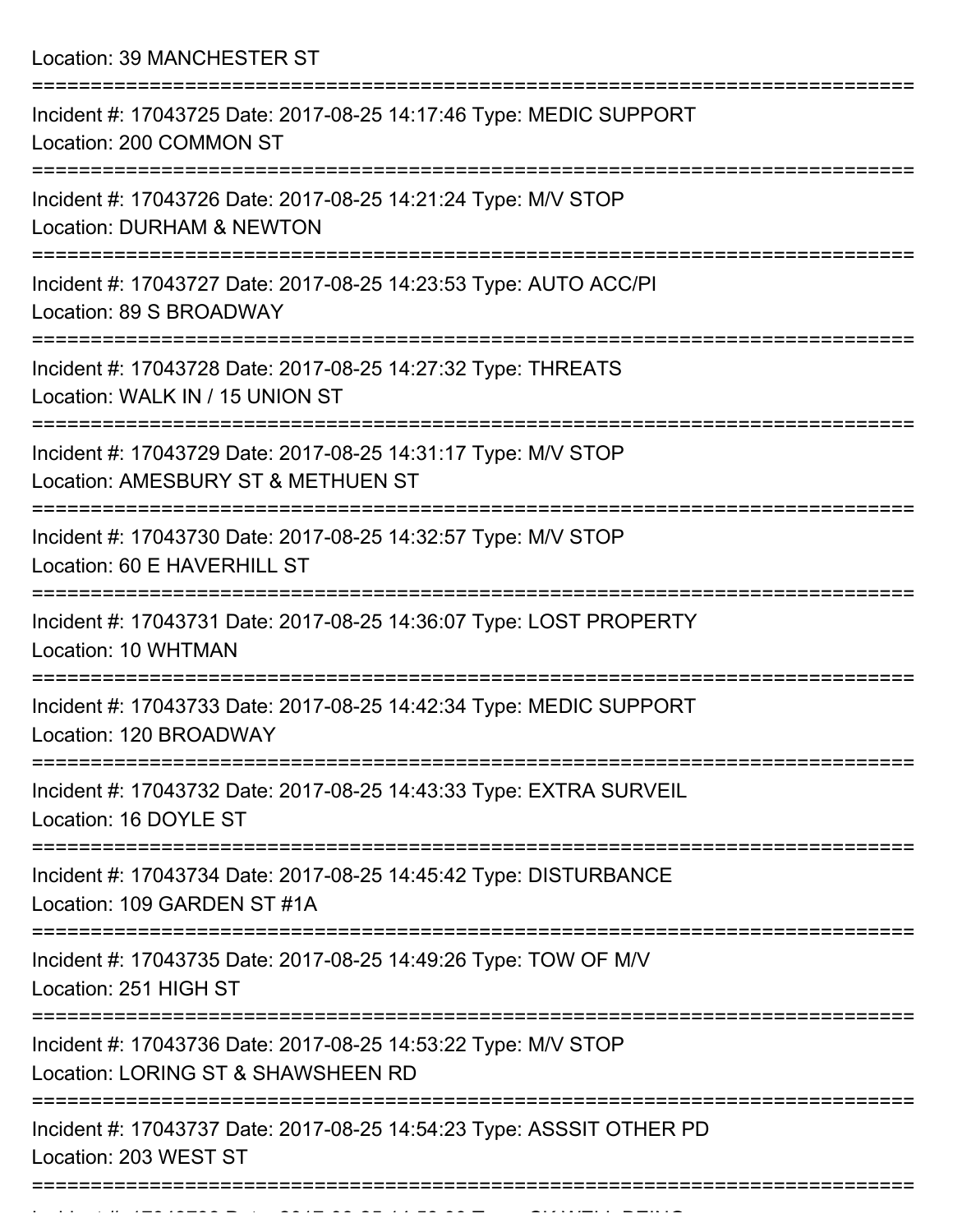Location: 35 OLIVE AV

| Incident #: 17043739 Date: 2017-08-25 14:59:22 Type: M/V STOP<br>Location: 51 N PARISH RD                                |
|--------------------------------------------------------------------------------------------------------------------------|
| Incident #: 17043740 Date: 2017-08-25 15:17:09 Type: PARK & WALK<br>Location: AMES ST & YALE ST                          |
| Incident #: 17043741 Date: 2017-08-25 15:23:12 Type: AUTO ACC/NO PI<br>Location: BREEN SCHOOL / 114 OSGOOD ST            |
| Incident #: 17043742 Date: 2017-08-25 15:25:11 Type: SHOTS FIRED<br>Location: 279 PARK ST                                |
| Incident #: 17043743 Date: 2017-08-25 15:32:48 Type: UNWANTEDGUEST<br>Location: LAWRENCE PUBLIC LIBRARY / 51 LAWRENCE ST |
| Incident #: 17043744 Date: 2017-08-25 15:33:08 Type: LOST PROPERTY<br>Location: 41 FOREST ST                             |
| Incident #: 17043745 Date: 2017-08-25 15:51:13 Type: INVEST CONT<br>Location: 51 N PARISH RD                             |
| Incident #: 17043746 Date: 2017-08-25 15:53:13 Type: HARASSMENT<br>Location: 2 MUSEUM SQ #413                            |
| Incident #: 17043747 Date: 2017-08-25 16:05:58 Type: SUS PERS/MV<br>Location: 16 DEBBIE LN                               |
| Incident #: 17043748 Date: 2017-08-25 16:19:42 Type: ANIMAL COMPL<br>Location: 162 CHESTER ST                            |
| Incident #: 17043749 Date: 2017-08-25 16:31:08 Type: SHOTS FIRED<br>Location: BROOK ST                                   |
| Incident #: 17043750 Date: 2017-08-25 16:41:28 Type: AUTO ACC/NO PI<br>Location: WINTHROP AV                             |
| Incident #: 17043751 Date: 2017-08-25 16:51:39 Type: NEIGHBOR PROB<br>Location: 21 E HAVERHILL ST FL 2                   |
|                                                                                                                          |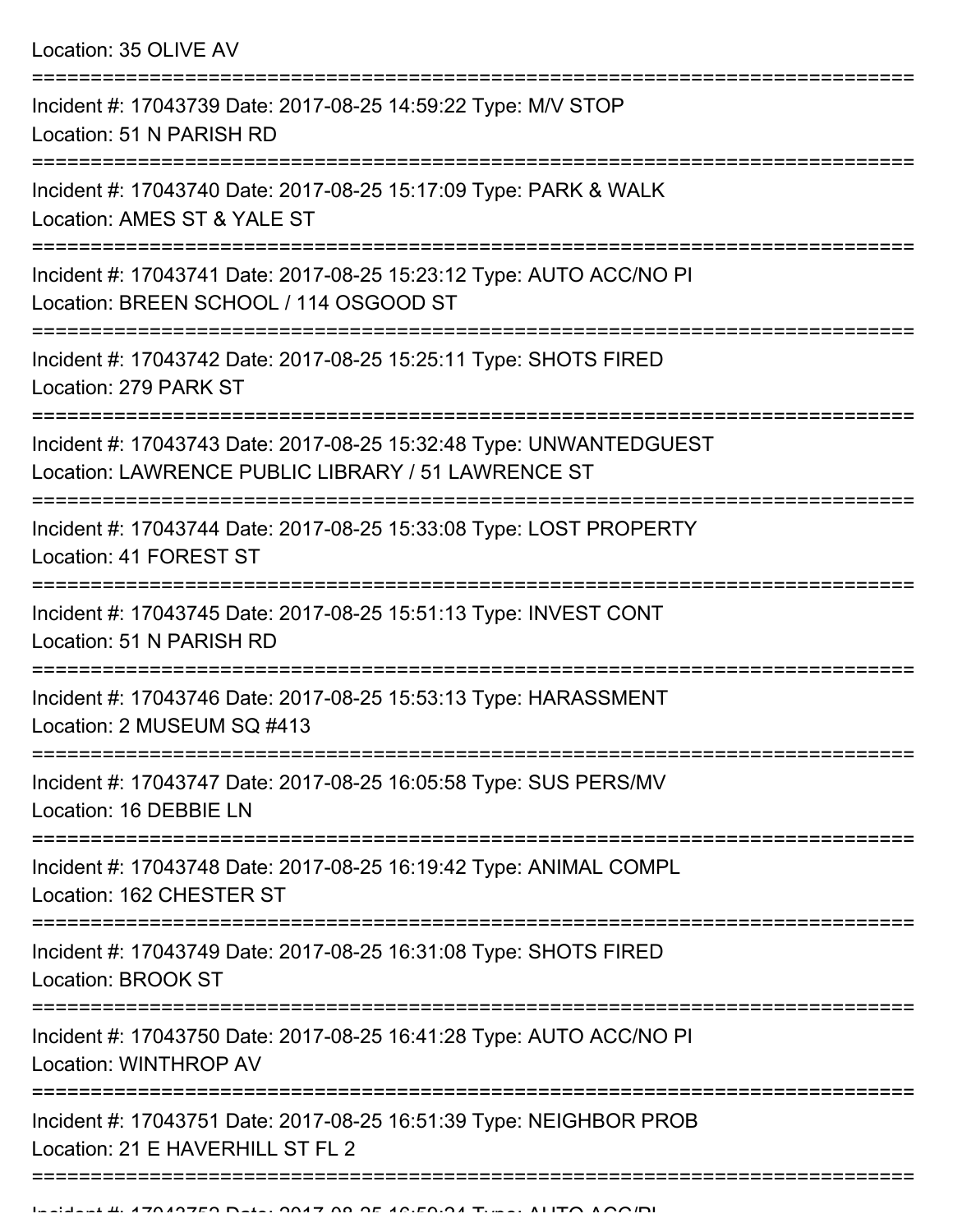| Location: 52 MANCHESTER ST                                                                          |
|-----------------------------------------------------------------------------------------------------|
| Incident #: 17043753 Date: 2017-08-25 17:02:03 Type: UNATENEDCHILD<br>Location: 203 CRAWFORD ST     |
| Incident #: 17043754 Date: 2017-08-25 17:05:47 Type: MAN DOWN<br>Location: 150-151 ESSEX ST         |
| Incident #: 17043755 Date: 2017-08-25 17:08:44 Type: CK WELL BEING<br>Location: 242 BROADWAY        |
| Incident #: 17043756 Date: 2017-08-25 17:21:21 Type: 209A/SERVE<br>Location: 54 FOSTER ST #3        |
| Incident #: 17043757 Date: 2017-08-25 17:30:22 Type: DISTURBANCE<br>Location: 65 PARK ST            |
| Incident #: 17043758 Date: 2017-08-25 17:34:57 Type: ANIMAL COMPL<br>Location: 216 WALNUT ST        |
| Incident #: 17043759 Date: 2017-08-25 17:37:27 Type: NOTIFICATION<br>Location: 83 WARREN ST #3      |
| Incident #: 17043761 Date: 2017-08-25 17:40:04 Type: IDENTITY THEFT<br>Location: 24 CRESTWOOD CIR   |
| Incident #: 17043760 Date: 2017-08-25 17:45:34 Type: M/V STOP<br>Location: AUBURN ST & HAMPSHIRE ST |
| Incident #: 17043764 Date: 2017-08-25 17:55:06 Type: THREATS<br>Location: 15 UNION ST               |
| Incident #: 17043762 Date: 2017-08-25 17:57:50 Type: M/V STOP<br>Location: 640 HAVERHILL ST         |
| Incident #: 17043763 Date: 2017-08-25 17:58:09 Type: HIT & RUN M/V<br>Location: 609 S UNION ST      |
| Incident #: 17043765 Date: 2017-08-25 18:04:55 Type: CK WELL BEING<br>Location: 112 MARSTON ST      |
| Incident #: 17043766 Date: 2017-08-25 18:06:11 Type: ANIMAL COMPL                                   |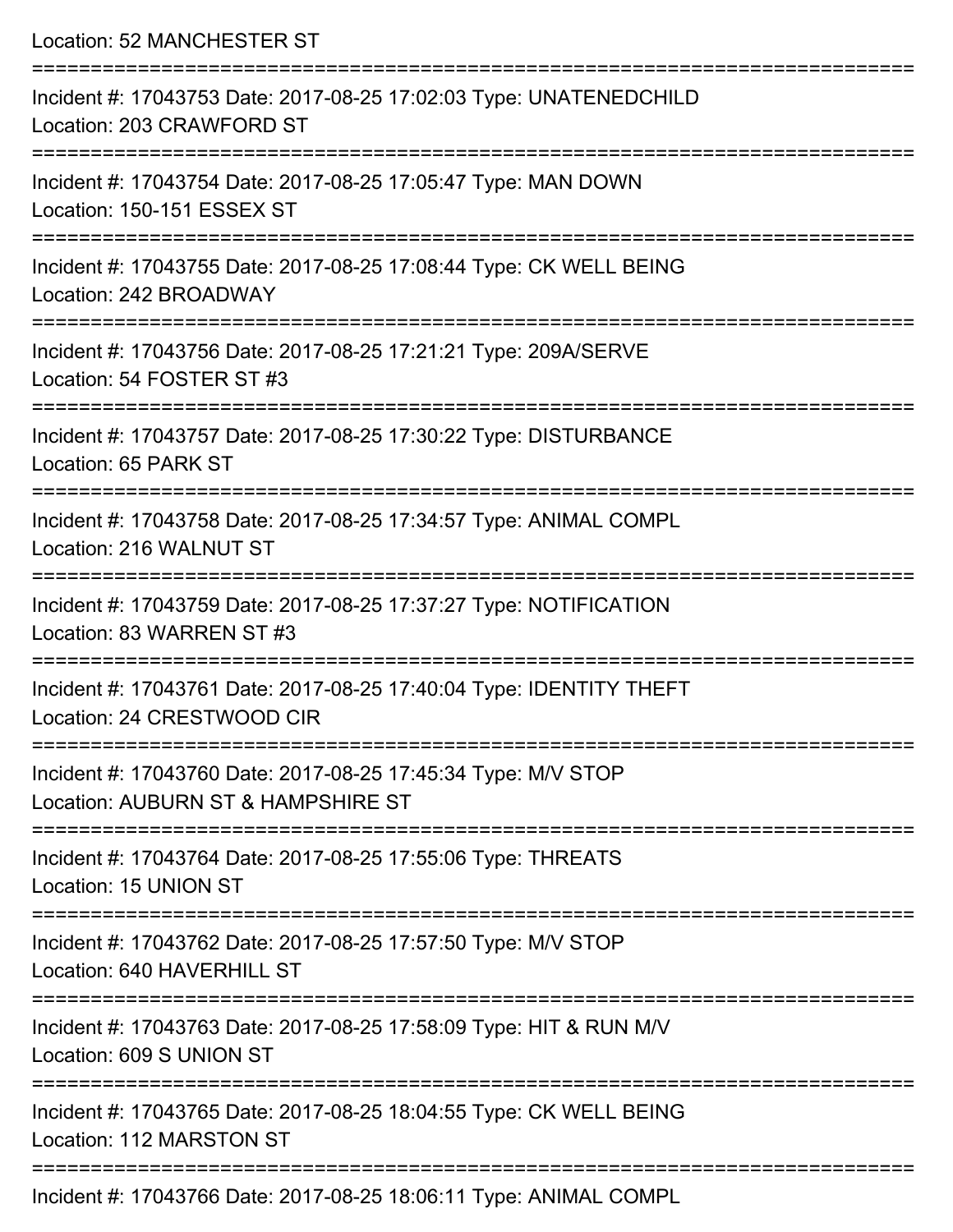| Incident #: 17043767 Date: 2017-08-25 18:12:07 Type: M/V STOP<br>Location: KENT ST & S UNION ST               |
|---------------------------------------------------------------------------------------------------------------|
| Incident #: 17043768 Date: 2017-08-25 18:12:08 Type: 911 HANG UP<br>Location: 388 HAMPSHIRE ST #2             |
| Incident #: 17043769 Date: 2017-08-25 18:26:14 Type: M/V STOP<br>Location: 551 HAVERHILL ST                   |
| Incident #: 17043770 Date: 2017-08-25 18:26:16 Type: ALARM/BURG<br>Location: YMCA OFFICE / 101 AMESBURY ST #4 |
| Incident #: 17043772 Date: 2017-08-25 18:32:15 Type: FORGERY PAST<br>Location: 493 ANDOVER ST                 |
| Incident #: 17043771 Date: 2017-08-25 18:37:37 Type: DRUG VIO<br>Location: 63 RAILROAD ST                     |
| Incident #: 17043773 Date: 2017-08-25 18:43:50 Type: M/V STOP<br>Location: S BROADWAY & SHAW ST               |
| Incident #: 17043774 Date: 2017-08-25 18:44:18 Type: CK WELL BEING<br>Location: 207 S UNION ST                |
| Incident #: 17043775 Date: 2017-08-25 19:06:49 Type: E911 HANGUP<br>Location: 321 AMES ST                     |
| Incident #: 17043776 Date: 2017-08-25 19:19:19 Type: M/V STOP<br>Location: 582 HAVERHILL ST                   |
| Incident #: 17043777 Date: 2017-08-25 19:22:46 Type: DRUG OVERDOSE<br>Location: 57 BROOK ST #2                |
| Incident #: 17043778 Date: 2017-08-25 19:37:13 Type: DISTURBANCE<br>Location: 400 CANAL ST                    |
| Incident #: 17043779 Date: 2017-08-25 19:41:22 Type: INVESTIGATION<br>Location: 51 N PARISH RD                |
| Incident #: 17043780 Date: 2017-08-25 19:42:50 Type: NOISE ORD                                                |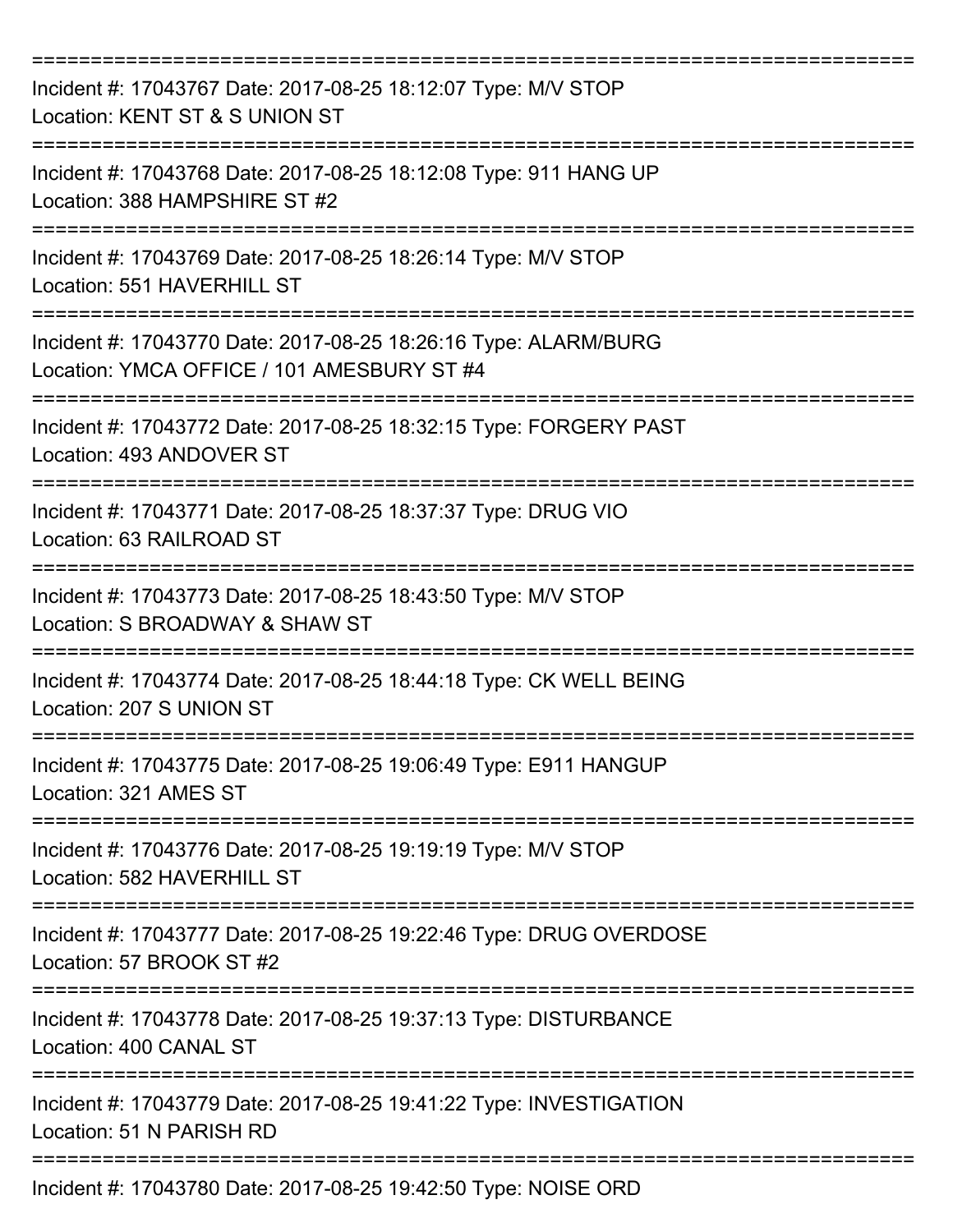| Incident #: 17043782 Date: 2017-08-25 19:44:19 Type: M/V STOP<br>Location: 15 N PARRISH RD                        |
|-------------------------------------------------------------------------------------------------------------------|
| Incident #: 17043781 Date: 2017-08-25 19:46:53 Type: ALARM/BURG<br>Location: BRUNOS NORTH END DELI / 95 COMMON ST |
| Incident #: 17043783 Date: 2017-08-25 19:48:40 Type: DRUG VIO<br>Location: 21 E HAVERHILL ST                      |
| Incident #: 17043785 Date: 2017-08-25 19:55:01 Type: MV/BLOCKING<br>Location: 16 COLUMBUS AV                      |
| Incident #: 17043784 Date: 2017-08-25 19:57:11 Type: MV/BLOCKING<br>Location: 34 E HAVERHILL ST                   |
| Incident #: 17043786 Date: 2017-08-25 20:21:43 Type: DISORDERLY<br>Location: 214 ANDOVER ST                       |
| Incident #: 17043787 Date: 2017-08-25 20:37:10 Type: ALARM/HOLD<br>Location: EBLEN FASHION / 490 ESSEX ST         |
| Incident #: 17043788 Date: 2017-08-25 20:43:50 Type: CK WELL BEING<br>Location: 188 E HAVERHILL ST FL 1           |
| Incident #: 17043789 Date: 2017-08-25 20:45:50 Type: UNWANTEDGUEST<br>Location: 443 ANDOVER ST #11                |
| Incident #: 17043791 Date: 2017-08-25 20:47:22 Type: NOTIFICATION<br>Location: 15A BIRCH ST #3                    |
| Incident #: 17043790 Date: 2017-08-25 20:48:21 Type: MEDIC SUPPORT<br>Location: 2 SALEM ST #A                     |
| Incident #: 17043792 Date: 2017-08-25 20:59:23 Type: NOISE ORD<br>Location: 15 PORTLAND ST                        |
| Incident #: 17043793 Date: 2017-08-25 21:00:04 Type: MV/BLOCKING<br>Location: 28 SARGENT ST                       |
| Incident #: 17043794 Date: 2017-08-25 21:03:43 Type: SUS PERS/MV                                                  |

 $L = L$   $\sim$  23 HAWLEY OT #2020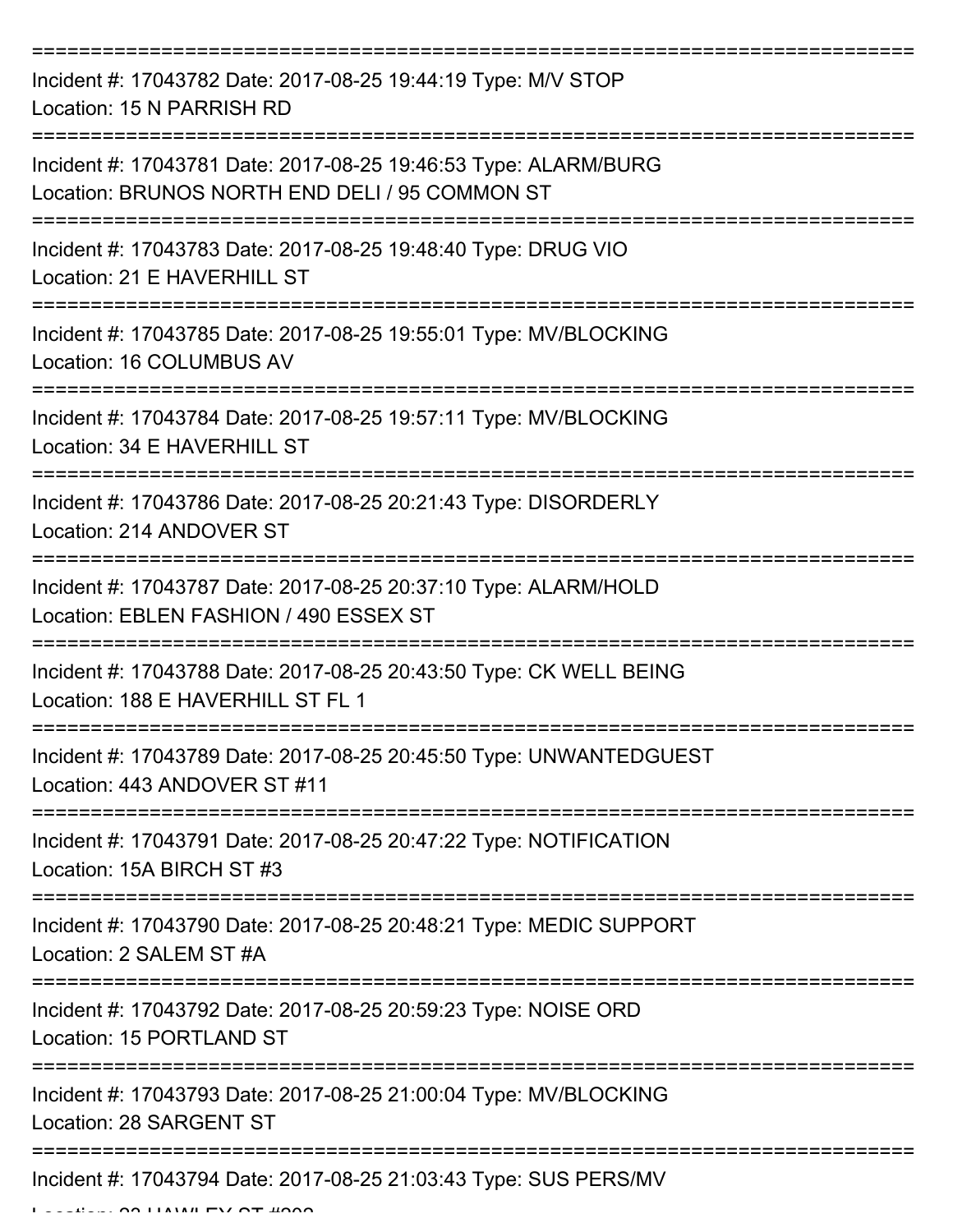| Incident #: 17043795 Date: 2017-08-25 21:17:27 Type: UNWANTEDGUEST<br>Location: BROADWAY LIQUORS / 434 BROADWAY    |
|--------------------------------------------------------------------------------------------------------------------|
| Incident #: 17043796 Date: 2017-08-25 21:21:17 Type: MV/BLOCKING<br>Location: 35 PERRY AV                          |
| Incident #: 17043797 Date: 2017-08-25 21:36:00 Type: PARK & WALK<br>Location: 44 MELVIN ST                         |
| Incident #: 17043798 Date: 2017-08-25 21:43:17 Type: ALARM/BURG<br>Location: BATISTA RESIDENCE / 138 S UNION ST #3 |
| Incident #: 17043799 Date: 2017-08-25 21:51:17 Type: NOISE ORD<br>Location: 16 BEACON ST #8                        |
| Incident #: 17043800 Date: 2017-08-25 21:56:19 Type: SHOTS FIRED<br>Location: 252 WATER ST FL 2                    |
| Incident #: 17043801 Date: 2017-08-25 22:04:39 Type: LOUD NOISE<br>Location: 16 BEACON ST #8                       |
| Incident #: 17043802 Date: 2017-08-25 22:10:33 Type: TRESPASSING<br>Location: 8 LISA LN                            |
| Incident #: 17043803 Date: 2017-08-25 22:13:20 Type: NOISE ORD<br>Location: 136 EXCHANGE ST                        |
| Incident #: 17043804 Date: 2017-08-25 22:25:03 Type: NOISE ORD<br>Location: HAMPSHIRE ST & LAWRENCE ST             |
| Incident #: 17043805 Date: 2017-08-25 22:26:25 Type: NOISE ORD<br>Location: BENNINGTON ST & BROMFIELD ST           |
| Incident #: 17043807 Date: 2017-08-25 22:33:22 Type: SUS PERS/MV<br>Location: 64 PLEASANT ST                       |
| Incident #: 17043806 Date: 2017-08-25 22:33:23 Type: M/V STOP<br>Location: LORING ST & MARKET ST                   |
| Incident #: 17043808 Date: 2017-08-25 22:34:03 Type: M/V STOP                                                      |

Location: CANAL ST & JACKSON ST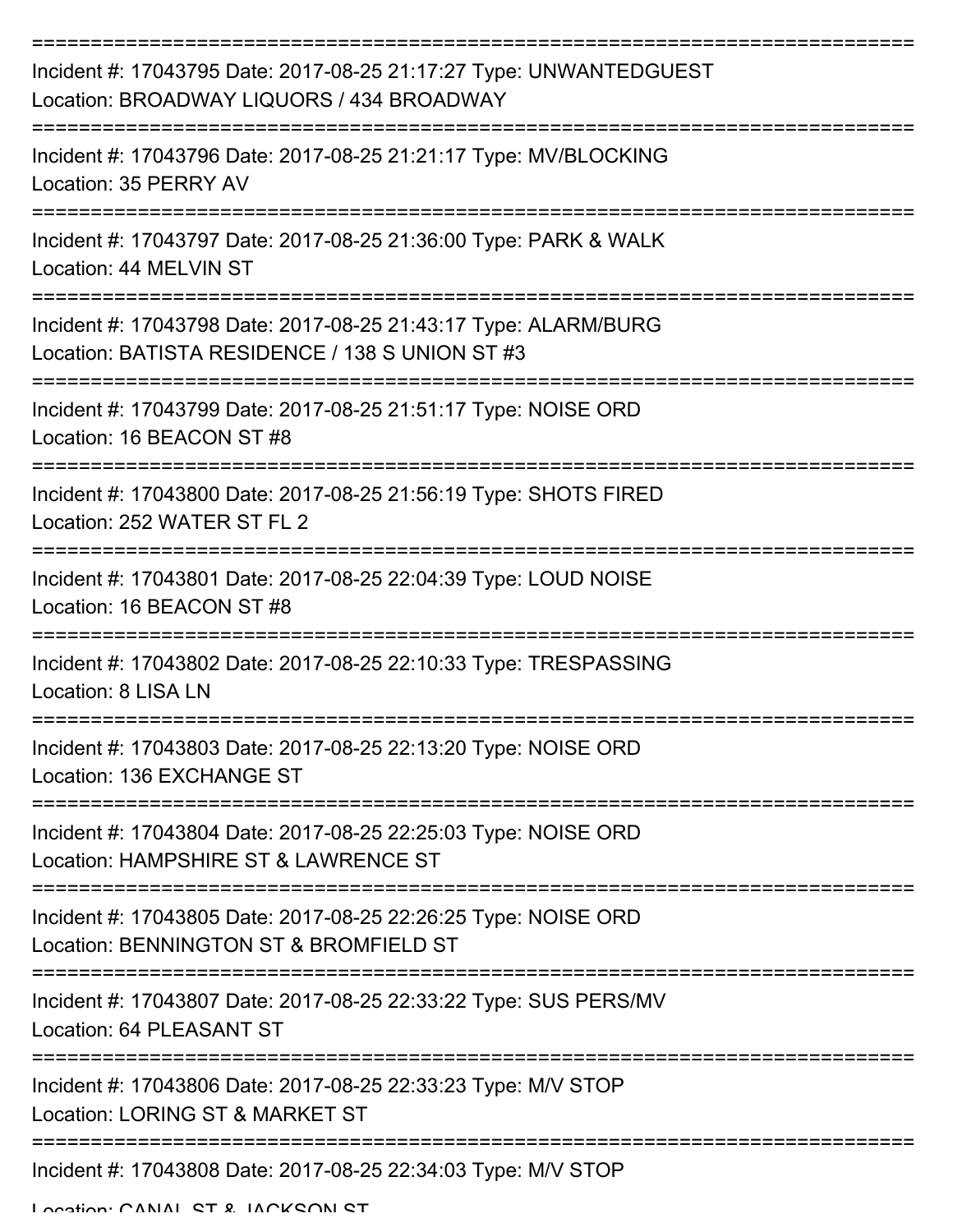| Incident #: 17043809 Date: 2017-08-25 22:35:11 Type: M/V STOP<br>Location: 36 OSGOOD ST                                      |
|------------------------------------------------------------------------------------------------------------------------------|
| Incident #: 17043810 Date: 2017-08-25 22:40:37 Type: M/V STOP<br><b>Location: HANCOCK ST</b>                                 |
| Incident #: 17043811 Date: 2017-08-25 22:43:36 Type: M/V STOP<br>Location: SHAWSHEEN PARK / null                             |
| Incident #: 17043812 Date: 2017-08-25 22:44:47 Type: SUS PERS/MV<br>Location: FALLS BRIDGE / null<br>--------------          |
| Incident #: 17043813 Date: 2017-08-25 22:46:02 Type: DISTURBANCE<br>Location: SEVEN ELEVEN / 99 HAMPSHIRE ST                 |
| Incident #: 17043814 Date: 2017-08-25 22:52:10 Type: CK WELL BEING<br>Location: 37 EUTAW ST                                  |
| ======================<br>Incident #: 17043815 Date: 2017-08-25 23:00:27 Type: MV/BLOCKING<br><b>Location: 74 TREMONT ST</b> |
| Incident #: 17043816 Date: 2017-08-25 23:03:14 Type: NOISE ORD<br>Location: BROADWAY & FLORENCE ST                           |
| Incident #: 17043818 Date: 2017-08-25 23:06:09 Type: SUS PERS/MV<br>Location: AMES ST & TEXAS AV                             |
| Incident #: 17043817 Date: 2017-08-25 23:06:25 Type: ALARM/BURG<br>Location: MARIA ALCANTARA / 530 BROADWAY                  |
| Incident #: 17043819 Date: 2017-08-25 23:12:18 Type: M/V STOP<br>Location: ANDOVER ST & BLANCHARD ST                         |
| Incident #: 17043820 Date: 2017-08-25 23:12:39 Type: NOISE ORD<br>Location: 428 ANDOVER ST                                   |
| Incident #: 17043821 Date: 2017-08-25 23:21:36 Type: MV/BLOCKING<br>Location: 20 FLORENCE ST                                 |
| Incident #: 17043822 Date: 2017-08-25 23:23:06 Type: DRUG OVERDOSE<br>Location: DAISY ST & HOLLY ST                          |